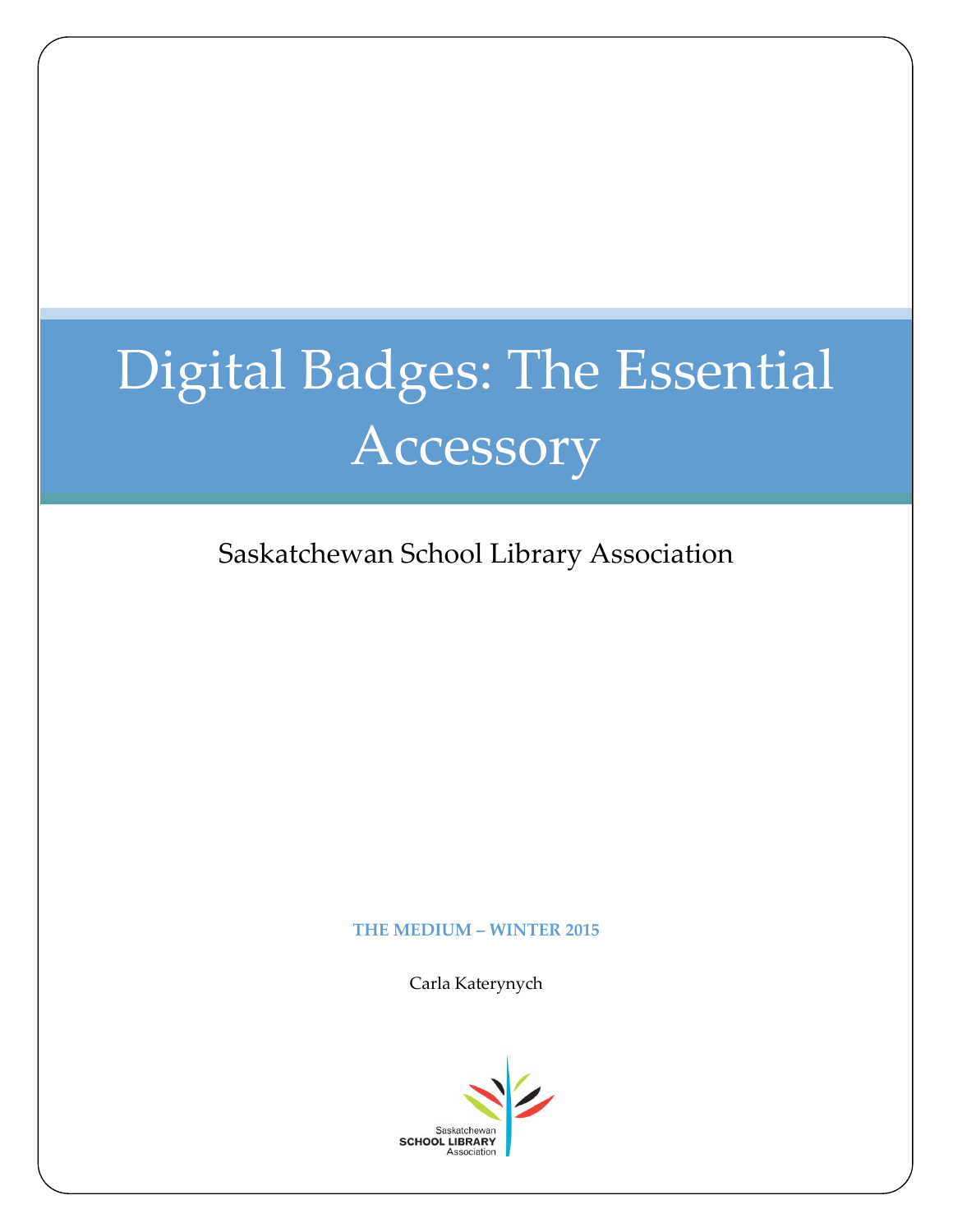# **Digital Badges: The Essential Accessory**

Saskatchewan School Library Association

Digital badges are the essential accessory for today's educators. Digital badges are statements of accomplishment and affirmation of status – a style statement of one's learning which otherwise might have been hidden. The Saskatchewan School Library Association is an educator's essential style guide. SSLA's Digital Badging pairs technology with instructional ideas – a design perfect for ready to wear in the classroom or in the office.

SSLA Digital Fluency Badges, launched in the fall of 2014, is a self-directed professional learning opportunity in which participants earn digital badges through learning about technology tools and applications, and then applying their learnings purposefully within their teaching practices in order to deepen student understanding of learning outcomes. As a new special project initiative, SSLA's Digital Fluency Badges provide all educators, particularly teacher librarians, the means to document and showcase skills gained while putting professional learning into practice in the classroom.

### **What is Digital Badging?**

A badge is a credential that represents an interest or an achievement, such as acquiring a new skill, knowledge competency, participation, project completion or a professional credential. Digital badges are images and evidence regarding one's achievements. They can be shared through websites, resumes and portfolios as a detailed record of skills and accomplishments. SSLA's Digital Fluency Badges were developed to facilitate professional growth opportunities that purposefully integrate technology in the actualization of curricula, while empowering teacher librarians as instructional leaders within an environment of digital fluency.

#### **Why Digital Badging?**

Today, learning takes place everywhere, anytime, in a myriad of formats and at varying paces. This instantaneous, personal learning environment has changed the traditional confines of the library, classroom and school hours. Technology affords opportunities for collaboration, critical thinking and communicating about content knowledge with peers outside the classroom. Teacher librarians are challenged to incorporate digital technologies, support digital literacy development, and, provide opportunities for students to forge their own pathways to further understandings within a digital world. SSLA's Digital Fluency Badges provide teacher librarians with professional development that will enhance their understanding of digital literacy skills as they learn about and purposefully use digital technologies within their teaching practice. Once skills are acquired, teacher librarians are then in a position to mentor others in using the technologies and applications to support students' digital literacy development.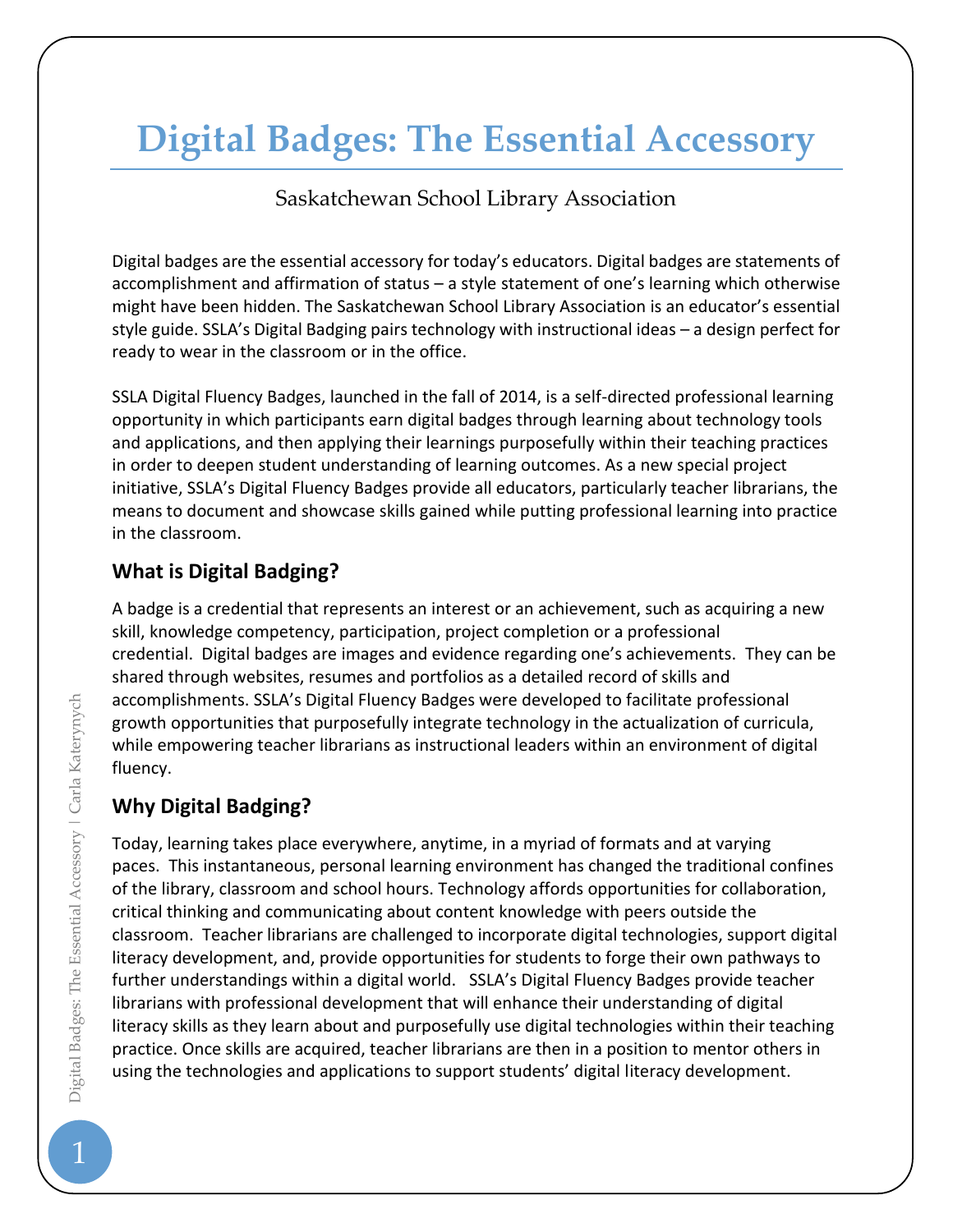#### **Supporting Digital Literacy Development**

Digital technologies provide new opportunities to enhance instruction and to meet diverse student expectations and needs through enhanced learning experiences that support digital literacy development. Teacher librarians work with teachers to cooperatively showcase exemplary teaching and learning practices, including the thoughtful integration of technology, which:

- demonstrate creative thinking, construct knowledge, and develop innovative products
- use digital media and environments to communicate and work collaboratively
- gather, evaluate, use, and share information ethically
- plan and conduct inquiries, manage projects, solve problems, and make informed decisions using appropriate digital tools and resources.

Digital literacies are those capabilities which fit an individual for living, learning and working in a digital society. [\(http://www.jiscinfonet.ac.uk/infokits/digital-literacies\)](http://www.jiscinfonet.ac.uk/infokits/digital-literacies) Digital literacy looks beyond the functional IT skills, it is more than just using technology tools. It is the development of a rich set of capabilities including digital behaviors, practices and identities as represented in the following model:

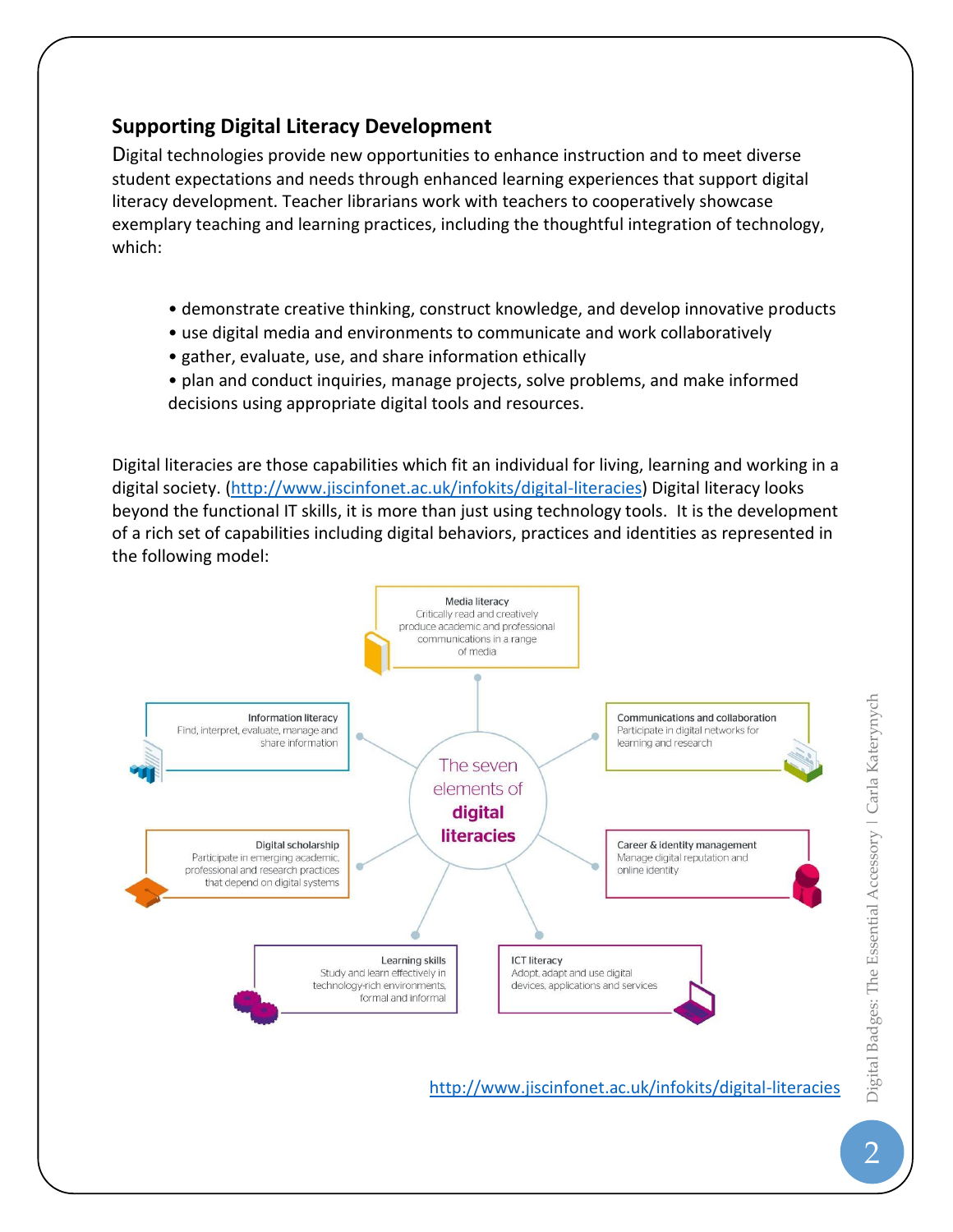## **Earning Digital Fluency Badges**



Once registered participants have the opportunity to earn Digital Fluency Badges as they develop the following digital literacy capacities:

- Career and Citizenship Fluency Champion
- Collaborative and Connected Fluency Crusader
- Creative and Innovative Fluency Campaigner
- Information Fluency Impresario
- Media Fluency Mover
- Solution Fluency Superstar

Each badge has a variety of corresponding technology tools and applications, identified by task, which can be explored and incorporated into instructional practices. Over 50 technological tools have been included providing participants a wide selection of options and the ability to tailor their professional development based on personal wants and needs. Options include tasks for conducting effective searches, using graphic organizers, using note taking tools, annotating web pages, screen capturing, content curation, collaborative tools, digital portfolios, understanding copyright and fair use, photo editing, visual representation tools, gaming, creating innovative presentations, digital assessments tools and many more.

After completing the registration form, participants are directed to login to Credly, SSLA's digital badging partner, and select a task. A brief description of the tool, a video tutorial, and the required steps to earn the badge are provided with each task. Tasks are submitted directly